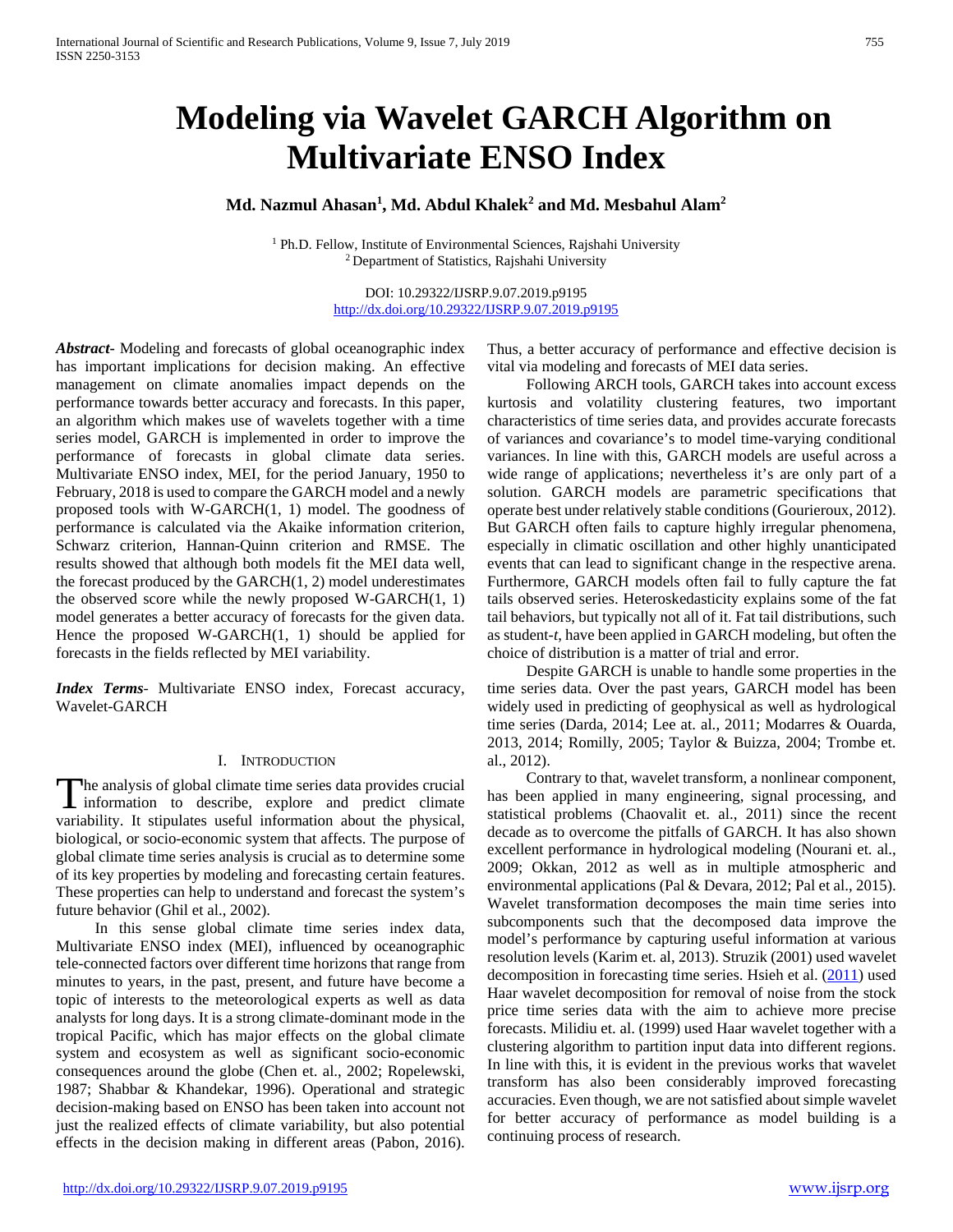In recent years, in the field of time series research, hybrid models are being proposed as an effective way to overcome the limitations of each components model as well as able to improve forecasting efficacy. More hybrid forecasting models have been proposed applying Box-Jenkins models including an ARIMA model with GARCH to time series data in various fields for their good performance. (Wang et. al., 2005) proposed an ARMA-GARCH error model to capture the ARCH effect present in daily stream flow series. Zhou et. al. (2006) applied the ARIMA-GARCH model in forecasting internet traffic, while Chen et. al. (2011) suggested ARIMA-GARCH model for short-time traffic flow prediction. Meanwhile, Liu (2013) applied ARMA-GARCH for wind speed forecasts. In accordance with that wavelet-based ARIMA model has achieved higher prediction accuracy than the conventional ARIMA and GARCH model (Kriechbaumer et. al., 2014; Rahman & Hasan, 2014; Szolgayová et. al., 2014).

 To address as a key indicator of climate variability measure index in longer time domain, this paper employs time series tools, GARCH, with Wavelet Transformation (WT) techniques to develop an efficient model with applications to MEI data.

 In this sense, the objective(s) of this study is to gain a better per formant accuracy in modeling and forecasts by Wavelet Transform with GARCH algorithm based on oscillatory oceanographic data series like, MEI. Therefore, the study compares the forecast error results obtained using the straight GARCH(1, 2) model with the forecast error obtained using the W-GARCH(1, 1) model about Gaussian, student-t and generalized error distribution.

 Finally, as far as the authors are aware of, multivariate ENSO index (MEI) has not been yet tested on modeling and forecasting process on hybrid statistical forecasts tools like the proposed algorithm.

 The paper is structured as; in section two we describe data description used in this study. In section three, four, five and six, wavelet, GARCH and data analysis method(s) is outlined. Finally, in section seven and eight presents the main discussion and conclusions of the study.

## II. METHODS AND MATERIALS

# *A. Data Description*

 MEI, a more informative approach has been developed at NOAA's Climate Diagnostics Center in Boulder Colorado with multivariate ENSO index (MEI) that is derived from tropical Pacific Comprehensive Ocean–Atmosphere Data Set (COADS) integrates more information than other indices; it reflects the nature of the coupled ocean-atmosphere system better than either component (Allan et. al., 1991; Mazzarella et. al., 2010; Rasmusson & Carpenter, 1982; Ropelewski & Jones, 1987). MEI is a multivariate measure of the climatic signal calculated as the first principal component of six variables over the tropical Pacific such as sea surface temperature, sea level pressure, zonal and meridian components of the surface wind, air temperature and total cloudiness fraction of the sky. The computation details of Multivariate ENSO Index may be seen in Wolter and Timlin (1993, 1998,

[www.cdc.noaa.gov/people/klaus.wolter/MEI/table.html\)](http://www.cdc.noaa.gov/people/klaus.wolter/MEI/table.html).

# *B. Time series forecasting model*

 Over the years, various time series forecasting models have been developed in literature. The random walk, autoregressive (AR), moving average (MA), and ARIMA are some widely recognized statistical forecasting models which predict future observations of a time series on the basis of some linear function of past values and white noise terms (Chaovalit et al., 2011). As such, these models impose the inherent constraint of linearity on the data generating function. To overcome this, various nonlinear models have also been developed in literature. One widely popular among them is GARCH that has many salient features. (Zhang, 2013) has rationally combined both ARIMA and ANN hybrid models in order to considerably increase the forecasting accuracy.

## *C. Methods of framework*

 In this paper the Approximation series has been used since this series behave as the main component of the transform, while the detail series provides "small" adjustments. The procedure explained in this paper is as follows:

- Decompose through the wavelet transform by Haar wavelet transform the data.
- Use a specific GARCH model fitted to each one of the Approximation series to make the forecasting.
- The technique is compared with GARCH model used directly to forecast the data series using the standard criteria.

## *D. Model Selection*

 All of the models were fitted by the method of maximum likelihood. Some of the fitted models are not nested. Discrimination among them was performed using various criteria: The Akaike Information Criterion due to (Akaike, 1974) defined by:

## AIC= $2k-2lnL(\widehat{\Theta})$

 Where k denotes the number of unknown parameters, Θ the vector of the unknown parameters and  $\hat{\Theta}$  their maximum likelihood estimates; Bayesian information criterion due to (Schwarz, 1978) defined by:

 $BIC=klnn - 2lnL(\hat{\Theta})$ 

 Where n denotes the number of observations; The Consistent Akaike Information Criterion (CAIC) due to (Bozdogan, 1987) defined by:

 $CAIC=-2lnL(\widehat{\Theta})+k(lnn+1)$ 

 The corrected Akaike Information Criterion (AICc) due to (Hurvich & Tsai, 1989) defined by:

AICc=AIC+2k(k+1)(n−k−1);

## III. RESULTS AND GRAPHS

 Analytical results are explored in two ways: graphical method and estimated numerical facts. Both are supportive to each other. Below model Identification, Diagnostic and Adequacy Plots are explored and discussed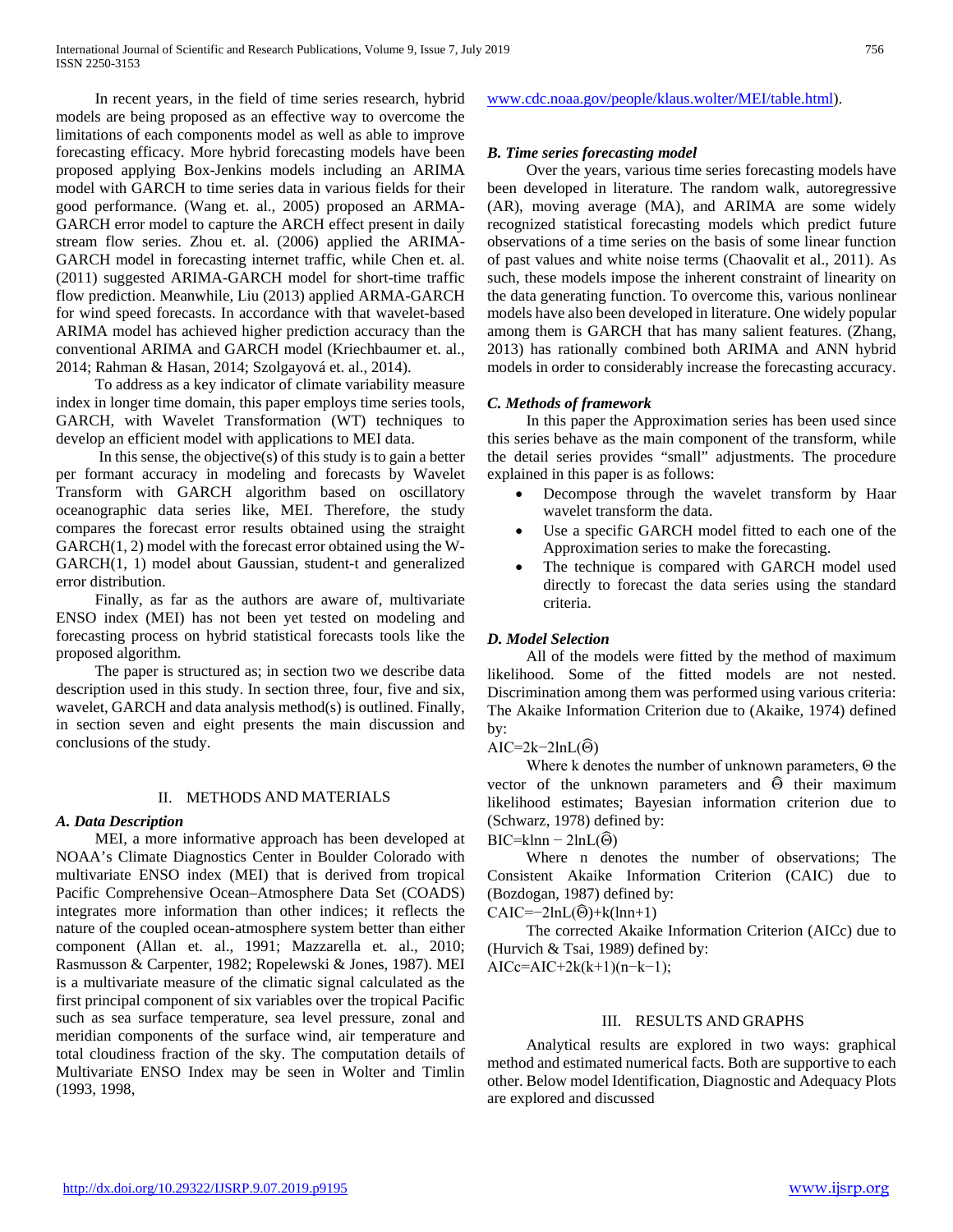

**Figure 3.1**: Residual plot, ACF and PACF for ARIMA, GARCH and W-GARCH

From Figure 3.1, it is evident that W-GARCH is superior to ARIMA and GARCH as in run sequence plot residuals are decreasing sequentially over the fitted models respectively. Accordingly in ACF and PACF, residuals are within the limit other than two.



In Figure 3.2, according to McLeod-Li test it also suggests an improvement is observed for W-GARCH.



**Figure 3.3**: QQ Plots of for ARIMA, GARCH and W-GARCH model

 In Figure 3.3 the standardized residuals from the three models are presented. The QQ plot for the W-GARCH is the only plot showing residuals that can be considered to follow a normal distribution, while for the ARIMA and G this assumption is not achieved.

# IV. PERFORMANCE OF MODELS

**Table 1**: Model selection about Normal, Student-t and Generalized Error Distributions (GED)

| <b>Model</b>   | <b>Normal</b> |             | Student's t |             | <b>GED</b> |            |
|----------------|---------------|-------------|-------------|-------------|------------|------------|
|                | GARCH(1,2)    | $W -$       | GARCH(1,2)  | W-          | GARCH(1,2) | $W -$      |
|                |               | GARCH(1,1)  |             | GARCH(1,1)  |            | GARCH(1,1) |
| $\mathbb{R}^2$ | 0.919         | 0.991781    | 0.879206    | 0.903889    | 0.919193   | 0.913856   |
| <b>AIC</b>     | 0.265         | $-4.303453$ | 0.209454    | $-1.426408$ | 0.259436   |            |
| <b>SC</b>      | 0.307         | $-4.267684$ | 0.307145    | $-1.384678$ | 0.307128   | ---        |
| HQ             | 0.281         | $-4.289697$ | 0.277794    | $-1.41036$  | 0.277777   |            |
| <b>DW</b>      | 1.944         | 0.6123      | 1.627257    | 1.789733    | 1.933189   | 1.79673    |

 In this paper, the minimum value of R-squared, AIC (Akaike information Criteria), SC, DW and HQ is considered to select the best model for the experiment. All choices of GARCH models for data are included in this test between (0, 1) and (2, 2). Some of the combination measures based on degree of parameters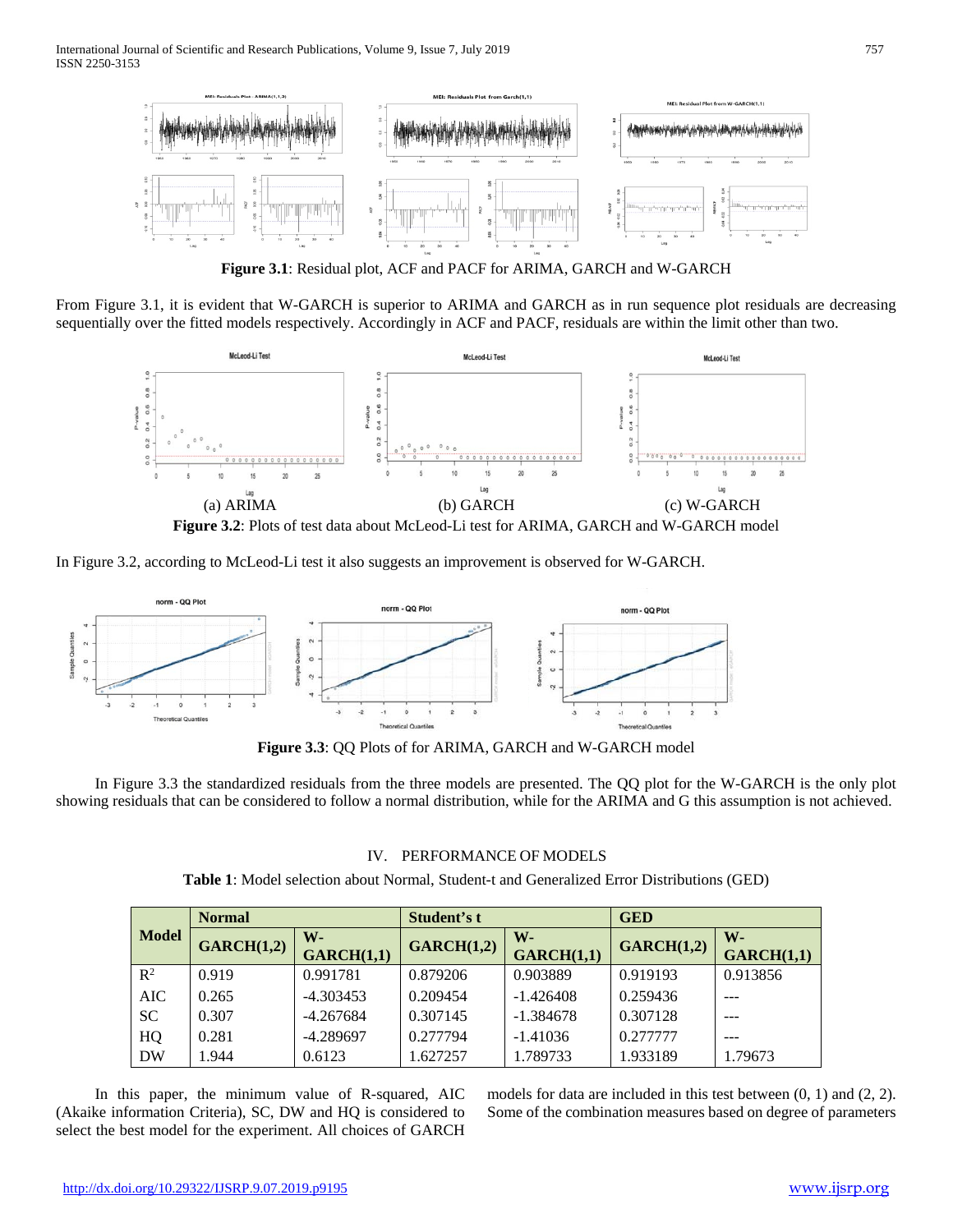are complex roots that should not be satisfied the estimation procedure.

 The GARCH model for the original index data is considered as GARCH (1,2) with AIC (Akaike Information Criteria) about Gaussian distribution to 0.259454 as presented in table-1, while the GARCH model for the transform data by using wavelet transform is selected as Wavelet-GARCH (1, 1) with AIC equal to -4.303453 as presented in table-1as well. Although the fit GARCH model for the transform data using Haar wavelet transform is selected as Wavelet-GARCH(1, 1) based on AIC about Gaussian distribution equal to -4.303453, table-1shows some other criteria of various distributions about the result. All of these criteria explain that the Wavelet GARCH model is better than the GARCH model.

 Moreover, the Haar wavelet transform gives more sufficient result and better than Daubechies wavelet transform in the forecasting that is not cited here. However, in some statistical literature, Daubechies wavelet transform is better than Haar wavelet in the decomposition, but in this paper we found a different result, the reason is related to the data set since just the approximation series have used in the comparison.

 Furthermore, the standard errors of model parameters which measure the variation between index data after wavelet transforms are also small. All of these criteria explain that the Haar wavelet transform gives more sufficient result and better than GARCH in the forecasting.

### V. CONCLUSION

 An effective management on climate anomalies impact depends on the performance towards GARCH and Wavelet are two widely used forecasting models captured better accuracy. Although wavelet and GARCH both are suitable for an irregular low and high frequency signals in global climatic time series but their hybrid effect gives a better results of forecasts. As such, in this paper, we have proposed a hybrid forecast method that applies GARCH and Wavelet in conjugate.

 In concluding remarks of the study, if the Wavelet transform is used for forecasts in MEI data series, then the result of the W-GARCH(1, 1) model attained better forecast and forecasting accuracy is more stable than the original index data.

#### ACKNOWLEDGMENT

 We would like to express our gratitude to University Grants Commission (UGC), Bangladesh, for their financial support to this study. We are also grateful to the anonymous reviewers, for reading our manuscript and giving us valuable suggestions and comments.

#### **REFERENCES**

- [1] Akaike, H. (1974). A new look at the statistical model identification. IEEE transactions on automatic control, 19(6), 716-723.
- [2] Allan, R. J., Nicholls, N., Jones, P. D., & Butterworth, I. J. (1991). A further extension of the Tahiti-Darwin SOI, early ENSO events and Darwin pressure. Journal of Climate, 4(7), 743-749.
- [3] Bozdogan, H. (1987). Model selection and Akaike's information criterion (AIC): The general theory and its analytical extensions. Psychometrika, 52(3), 345-370.
- [4] Chaovalit, P., Gangopadhyay, A., Karabatis, G., & Chen, Z. (2011). Discrete wavelet transform-based time series analysis and mining. ACM Computing Surveys (CSUR), 43(2), 6.
- [5] Chen, C., Hu, J., Meng, Q., & Zhang, Y. (2011). Short-time traffic flow prediction with ARIMA-GARCH model. Paper presented at the Intelligent Vehicles Symposium (IV), 2011 IEEE.
- [6] Chen, C., McCarl, B., & Hill, H. (2002). Agricultural value of ENSO information under alternative phase definition. Climatic Change, 54(3), 305- 325.
- [7] Darda, M. A. (2014). On Modelling Temperature Volatility Dynamics. Jahangirnagar university journal of information technology (jujit) vol. 3, issue. 1, september 2014, vol. 3,(issue. 1,september 2014).
- [8] Ghil, M., Allen, M., Dettinger, M., Ide, K., Kondrashov, D., Mann, M.,Varadi, F. (2002). Advanced spectral methods for climatic time series. Reviews of geophysics, 40(1).
- [9] Hurvich, C. M., & Tsai, C.-L. (1989). Regression and time series model selection in small samples. Biometrika, 76(2), 297-307.
- [10] Karim, S. A. A., Ismail, M. T., Hasan, M. K., & Sulaiman, J. (2013). Denoising the temperature data using wavelet transform. Applied Mathematical Sciences, 7(117), 5821-5830.
- [11] Kriechbaumer, T., Angus, A., Parsons, D., & Casado, M. R. (2014). An improved wavelet–ARIMA approach for forecasting metal prices. Resources Policy, 39, 32-41.
- [12] Lee, T., Ouarda, T., & Ousmane, S. (2011). Predictability of climate indices with time series models. Stochastic Hydrology of the Great Lakes–A Systemic Analysis, 45.
- [13] Mazzarella, A., Giuliacci, A., & Liritzis, I. (2010). On the 60-month cycle of multivariate ENSO index. Theoretical and applied climatology, 100(1-2), 23- 27.
- [14] Milidiu, R. L., Machado, R. J., & Renterı́ a, R. P. (1999). Time-series forecasting through wavelets transformation and a mixture of expert models. Neurocomputing, 28(1), 145-156.
- [15] Modarres, R., & Ouarda, T. (2014). Modeling the relationship between climate oscillations and drought by a multivariate GARCH model. Water Resources Research, 50(1), 601-618.
- [16] Modarres, R., & Ouarda, T. B. (2013). Testing and modelling the volatility change in ENSO. Atmosphere-Ocean, 51(5), 561-570.
- [17] Nourani, V., Alami, M. T., & Aminfar, M. H. (2009). A combined neuralwavelet model for prediction of Ligvanchai watershed precipitation. Engineering Applications of Artificial Intelligence, 22(3), 466-472.
- [18] Okkan, U. (2012). Wavelet neural network model for reservoir inflow prediction. Scientia Iranica, 19(6), 1445-1455.
- [19] Pabón, J. D., Martínez, R. (2016). Preface: Third ENSO Conference: findings and key messages. Advances in Geosciences, 42, 91.
- [20] Pal, S., & Devara, P. (2012). A wavelet-based spectral analysis of long-term time series of optical properties of aerosols obtained by lidar and radiometer measurements over an urban station in Western India. Journal of Atmospheric and Solar-Terrestrial Physics, 84, 75-87.
- [21] Pal, S., Lopez, M., Schmidt, M., Ramonet, M., Gibert, F., Xueref-Remy, I., & Ciais, P. (2015). Investigation of the atmospheric boundary layer depth variability and its impact on the 222Rn concentration at a rural site in France. Journal of Geophysical Research: Atmospheres, 120(2), 623-643.
- [22] Rahman, M. J., & Hasan, M. A. M. (2014). Performance of wavelet transform on models in forecasting climatic variables Computational Intelligence Techniques in Earth and Environmental Sciences (pp. 141-154): Springer.
- [23] Rasmusson, E. M., & Carpenter, T. H. (1982). Variations in tropical sea surface temperature and surface wind fields associated with the Southern Oscillation/El Niño. Monthly weather review, 110(5), 354-384.
- [24] Romilly, P. (2005). Time series modelling of global mean temperature for managerial decision-making. Journal of environmental management, 76(1), 61-70.
- [25] Ropelewski, C. F., & Halpert, M. S. (1987). Global and regional scale precipitation patterns associated with the El Niño/Southern Oscillation. Monthly weather review, 115(8), 1606-1626.
- [26] Ropelewski, C. F., & Jones, P. D. (1987). An extension of the Tahiti–Darwin southern oscillation index. Monthly weather review, 115(9), 2161-2165.